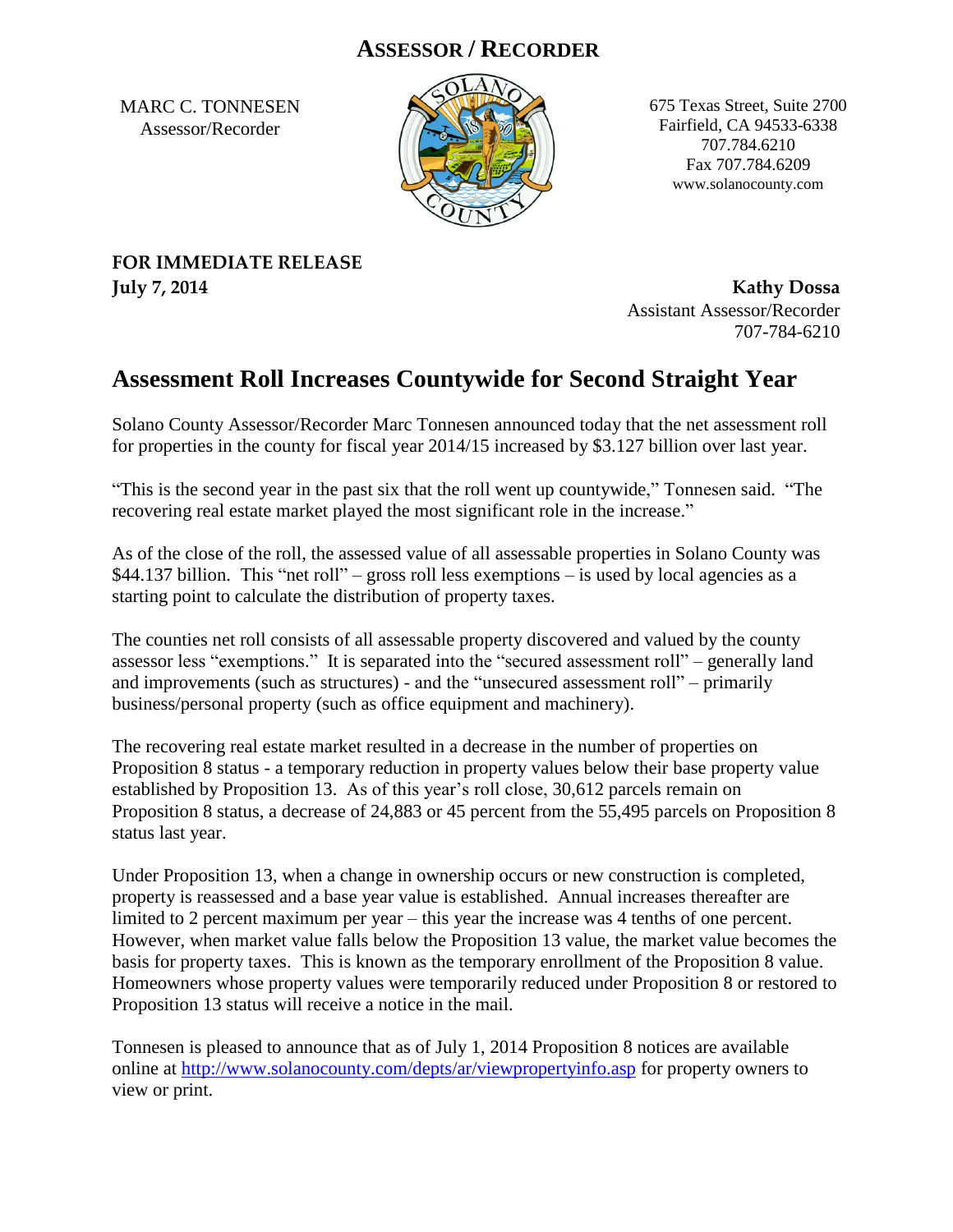Tonnesen credits his hard working staff for the timely completion of the Proposition 8 review process and roll close.

"Although the number of reviews continues to decrease, the workload is still significant and staff continues to complete this massive assessment task timely and accurately," Tonnesen said.

If any property owner has questions about their assessment, they can contact the Assessor division of the Assessor/Recorder department at (707) 784-6210 or e-mail [assessor@solanocounty.com.](mailto:assessor@solanocounty.com) In addition, taxpayers may obtain information from the Solano County website [www.solanocounty.com](http://www.solanocounty.com/) under Assessor/Recorder department.

## **Understanding the Proposition 8 Adjustment**

A key component of the increase in the assessment roll for fiscal year 2014/15 was a recovering real estate market that positively affected property values in Solano County. This in turn reduced the number of parcels on Proposition 8 status.

The amount of increase or decrease in property values depends on the market activity in an individual's area and how close the property's Proposition 8 value is to its Proposition 13 value. Assessed value is the basis for property taxes.

Passed by the voters in 1978, Proposition 13 amended the California Constitution to establish a process every California county assessor uses to determine assessed value for real property. Under Proposition 13, when a change in ownership occurs, or when new construction is completed, property is reassessed and a base year value is established. Annual increases thereafter are capped at 2 percent per year. Each parcel of real property in the county has a Proposition 13 value which is calculated and held by the assessor.

Subsequent legislation known as Proposition 8 further amended the Constitution to allow the assessor to make temporary reductions in assessed value when the market value - what a property would sell for in the open market - falls below the Proposition 13 value.

The factored Proposition 13 base year value, or the base value plus the annual increase by no more than 2 percent, sets the upper limit of value for property tax purposes. With Proposition 8, whenever the market value falls below the factored Proposition 13 value, that market value is temporarily used for property tax purposes. Once a property is placed on Proposition 8 status, the assessor reviews its value annually and adjusts according to the market at that time.

For instance, in 2006 an owner purchases property for \$500,000 at the peak of the market. However, in 2014 the new factored Proposition 13 value, which adds no more than 2 percent to the prior year's base year value, would be over \$580,000. If the market value of that same property in 2014 was \$325,000, the Assessor would temporarily enroll the lower value for property tax purposes. In the following year and as of lien date - January 1 of each year - the